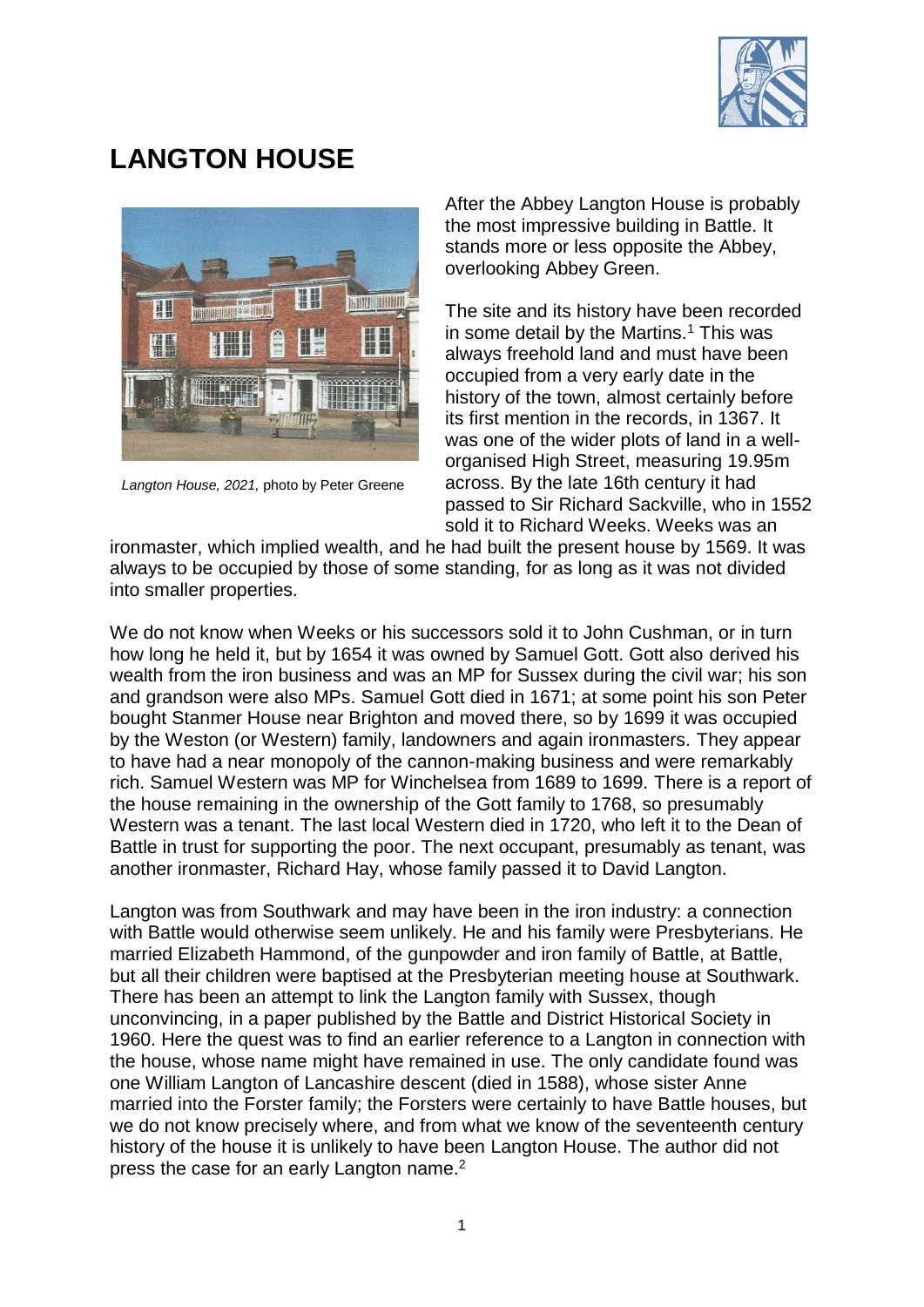

Elizabeth's surname, however, has lasted. David Langton died at Brighton late in 1775; she died at Battle in 1793. Her name lives on not just in the house but in the primary school close to Market Square. Battle and Langton School is a descendant both of the National school founded in the 1830s and of the school that she endowed in her will. The modern road Langton Close is next to the nineteenth century school.

The house itself has of course has undergone major change. As Weeks built it, it was of two stories (no doubt with a loft above), organised around a central courtyard. Some of this survives despite all the later works. In the next century the changes were minor, being mainly confined to plasterwork and panelling, but in about 1765 the upper parts of the house assumed their present appearance. In 1902 the property was divided into two dwellings and the last major external changes took place.

## **Later owners**

The 1785 land tax records show a very low tax indeed being paid by Elizabeth Hammond, which suggests that the main house was by then leased to others. Langton House was put up for auction at the end of 1808, described as formerly the property of David Langton Esq but then of Thomas Barton.<sup>3</sup> It sold for £1315 in 1809, and in 1829 it went to William Ticehurst, schoolmaster and high constable of Battle.<sup>4</sup> When Ticehurst bought Langton House from John Roberts in 1829 it was described as formerly the property of Western.<sup>5</sup> At some point the Dean must have relinquished the ownership in trust assigned in 1720.

The Memorial Hall website (31 May 2015) gives information on the house, some of which conflicts with others. For example, it gives the date of 1718 for Langton House becoming a poorhouse and of 1730 for it being taken over by the Hammond family, which would account for Elizabeth Hammond, later married ro David Langton, coming into possession of it. It also states that it was again a poorhouse from 1805, and this seems to be true. It is possible that the poorhouse was in the yard at the rear of what was a fairly extensive property, rather than in the house itself. Indeed, it would be unlikely that such a sought-after property would be used other than for private residence. The poorhouse then moved to the lower part of Battle Hill, probably on the site of what is now the Senlac Inn.

The last Ticehurst owner was Frederick Gorham Ticehurst, who died in 1922. He had had a notable career in the town: he was a public official for nearly 44 years in connection with the workhouse, with the registration authority and the Burials Board before succeeding his father (a son of William) as clerk to the workhouse Guardians, and to the Rural Sanitary Authority (the precursor of the first Battle Rural District, which was based in the house). In addition he was one of the earliest members of the Institution of Mechanical Engineers and a specialist in electrical clockmaking. In 1936, when the new Rural District Council took over Watch Oak, the house was bought by Richard Prebble Rowe, a dealer in antique furniture. Up to then the façade had been in principle symmetrical: although there were now three storeys, the central one was set back, behind the balustrade. To the south there was a yard by which access could be had to its rear.